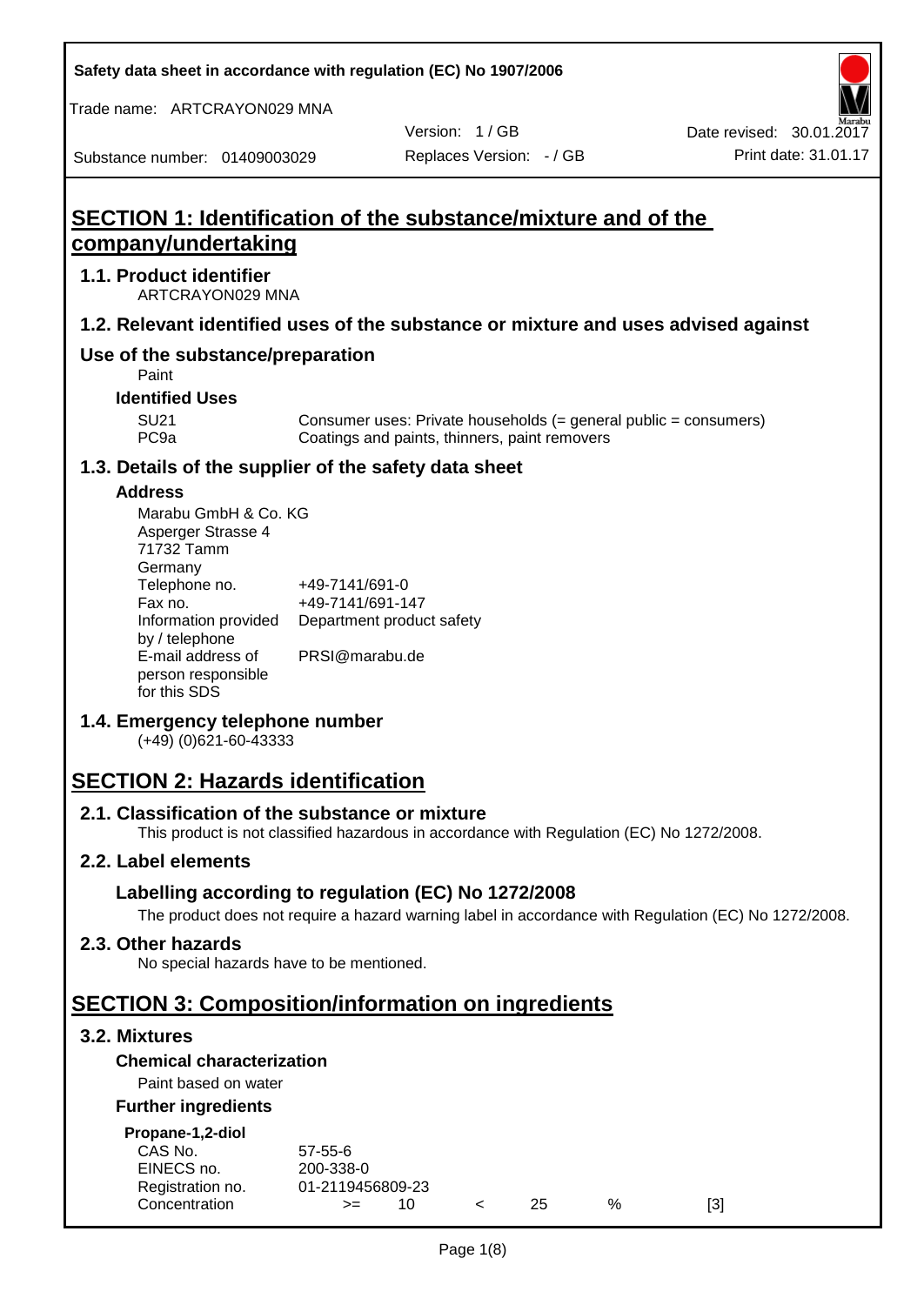#### **Safety data sheet in accordance with regulation (EC) No 1907/2006**

Trade name: ARTCRAYON029 MNA

Substance number: 01409003029 Version: 1 / GB Replaces Version: - / GB Print date: 31.01.17 Date revised: 30.01.2

## **Glycerol** CAS No. 56-81-5

| .             |               |  |      |     |
|---------------|---------------|--|------|-----|
| CAS No.       | $56 - 81 - 5$ |  |      |     |
| EINECS no.    | 200-289-5     |  |      |     |
| Concentration | $>=$          |  | $\%$ | [3] |

[3] Substance with occupational exposure limits

# **SECTION 4: First aid measures**

## **4.1. Description of first aid measures**

#### **After skin contact**

Wash with plenty of water and soap. Do NOT use solvents or thinners.

#### **After eye contact**

Separate eyelids, wash the eyes thoroughly with water (15 min.). In case of irritation consult an oculist.

#### **After ingestion**

Rinse mouth thoroughly with water. If larger amounts are swallowed or in the event of symptoms take medical treatment.

#### **4.2. Most important symptoms and effects, both acute and delayed** Until now no symptoms known so far.

## **4.3. Indication of any immediate medical attention and special treatment needed Hints for the physician / treatment**

Treat symptomatically

## **SECTION 5: Firefighting measures**

## **5.1. Extinguishing media**

## **Suitable extinguishing media**

Carbon dioxide, Foam, Sand, Water

## **5.2. Special hazards arising from the substance or mixture**

In the event of fire the following can be released: Carbon monoxide (CO); dense black smoke; Carbon dioxide (CO2); Sulphur dioxide (SO2)

## **5.3. Advice for firefighters**

#### **Other information**

Collect contaminated fire-fighting water separately, must not be discharged into the drains.

## **SECTION 6: Accidental release measures**

**6.1. Personal precautions, protective equipment and emergency procedures** No particular measures required.

## **6.2. Environmental precautions**

No particular measures required.

## **6.3. Methods and material for containment and cleaning up**

Clean preferably with a detergent - avoid use of solvents.

#### **6.4. Reference to other sections**

Information regarding Safe handling, see Section 7. Information regarding personal protective measures, see Section 8. Information regarding waste disposal, see Section 13.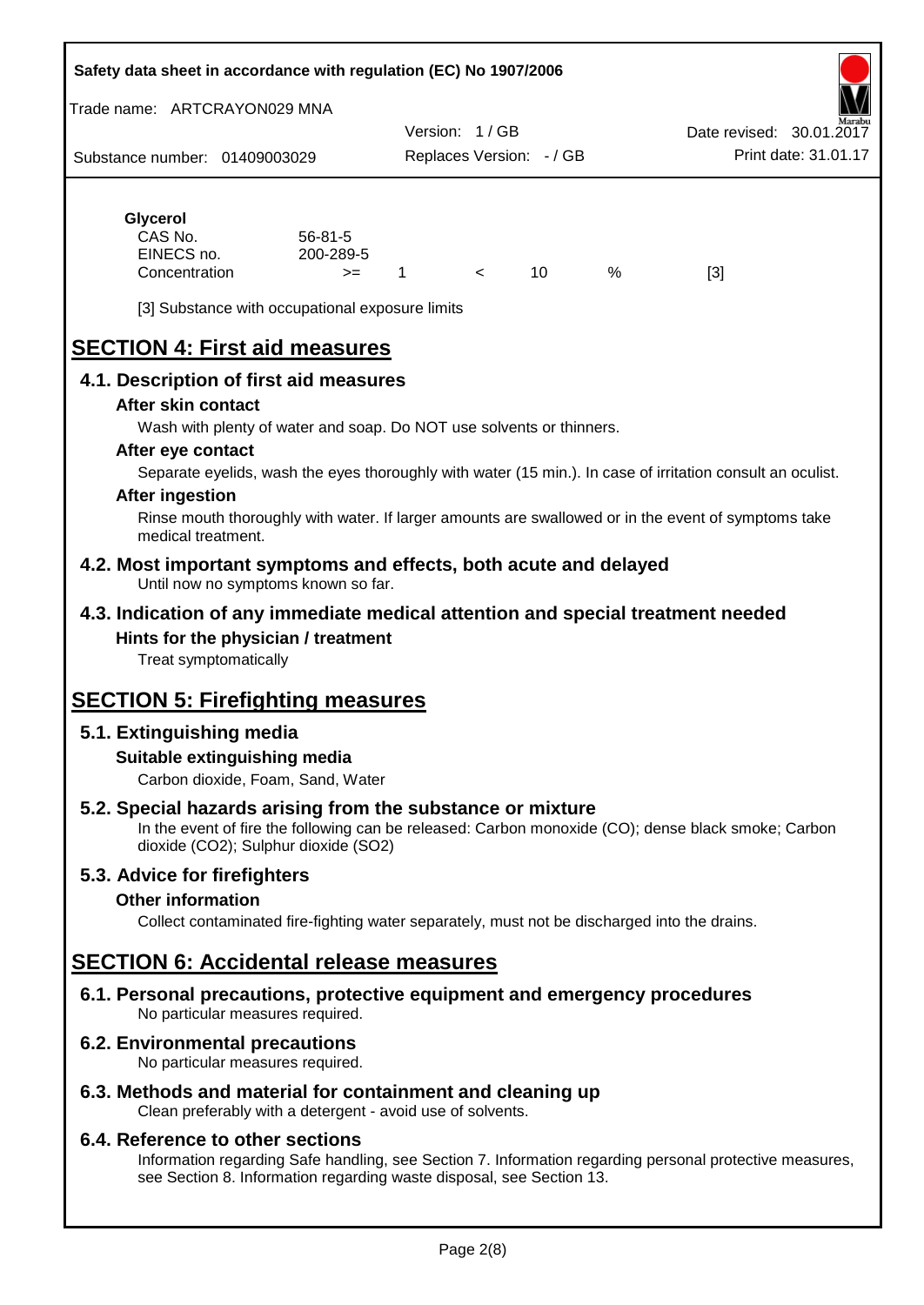| Safety data sheet in accordance with regulation (EC) No 1907/2006                   |                   |                                                                                                   |                          |
|-------------------------------------------------------------------------------------|-------------------|---------------------------------------------------------------------------------------------------|--------------------------|
| Trade name: ARTCRAYON029 MNA                                                        |                   |                                                                                                   |                          |
|                                                                                     |                   | Version: 1/GB                                                                                     | Date revised: 30.01.2017 |
| Substance number: 01409003029                                                       |                   | Replaces Version: - / GB                                                                          | Print date: 31.01.17     |
|                                                                                     |                   |                                                                                                   |                          |
| <b>SECTION 7: Handling and storage</b>                                              |                   |                                                                                                   |                          |
| 7.1. Precautions for safe handling                                                  |                   |                                                                                                   |                          |
| <b>Advice on safe handling</b>                                                      |                   |                                                                                                   |                          |
|                                                                                     |                   | Avoid skin and eye contact. Smoking, eating and drinking shall be prohibited in application area. |                          |
| Advice on protection against fire and explosion                                     |                   |                                                                                                   |                          |
| No special measures required.                                                       |                   |                                                                                                   |                          |
| Classification of fires / temperature class / Ignition group / Dust explosion class |                   |                                                                                                   |                          |
| Temperature class                                                                   | T <sub>2</sub>    |                                                                                                   |                          |
| 7.2. Conditions for safe storage, including any incompatibilities                   |                   |                                                                                                   |                          |
| Requirements for storage rooms and vessels                                          |                   |                                                                                                   |                          |
| Store in frostfree conditions.                                                      |                   |                                                                                                   |                          |
| Storage class according to TRGS 510                                                 |                   |                                                                                                   |                          |
| Storage class according to<br><b>TRGS 510</b>                                       | 12                | Non-combustible liquids                                                                           |                          |
| 7.3. Specific end use(s)<br>Paint                                                   |                   |                                                                                                   |                          |
|                                                                                     |                   |                                                                                                   |                          |
| <b>SECTION 8: Exposure controls/personal protection</b>                             |                   |                                                                                                   |                          |
| 8.1. Control parameters                                                             |                   |                                                                                                   |                          |
| <b>Exposure limit values</b>                                                        |                   |                                                                                                   |                          |
| Glycerol                                                                            |                   |                                                                                                   |                          |
| List                                                                                | EH40              |                                                                                                   |                          |
| <b>Type</b><br>Value                                                                | WEL<br>10         | mg/m <sup>3</sup>                                                                                 |                          |
| <b>Status: 2011</b>                                                                 |                   |                                                                                                   |                          |
| Propane-1,2-diol                                                                    |                   |                                                                                                   |                          |
| List                                                                                | EH40              |                                                                                                   |                          |
| <b>Type</b><br>Value                                                                | <b>OES</b><br>10  | mg/m <sup>3</sup>                                                                                 |                          |
| <b>Status: 2011</b>                                                                 |                   |                                                                                                   |                          |
| <b>Other information</b>                                                            |                   |                                                                                                   |                          |
| There are not known any further control parameters.                                 |                   |                                                                                                   |                          |
| 8.2. Exposure controls                                                              |                   |                                                                                                   |                          |
| <b>Exposure controls</b>                                                            |                   |                                                                                                   |                          |
| Provide adequate ventilation.                                                       |                   |                                                                                                   |                          |
|                                                                                     |                   |                                                                                                   |                          |
| <b>SECTION 9: Physical and chemical properties</b>                                  |                   |                                                                                                   |                          |
| 9.1. Information on basic physical and chemical properties                          |                   |                                                                                                   |                          |
| Form                                                                                | liquid            |                                                                                                   |                          |
| <b>Colour</b>                                                                       | coloured          |                                                                                                   |                          |
| <b>Odour</b>                                                                        | odourless         |                                                                                                   |                          |
| <b>Odour threshold</b>                                                              |                   |                                                                                                   |                          |
| Remarks                                                                             | No data available |                                                                                                   |                          |
| <b>Melting point</b>                                                                |                   |                                                                                                   |                          |
| Remarks                                                                             | not determined    |                                                                                                   |                          |

 $\mathbf{r}$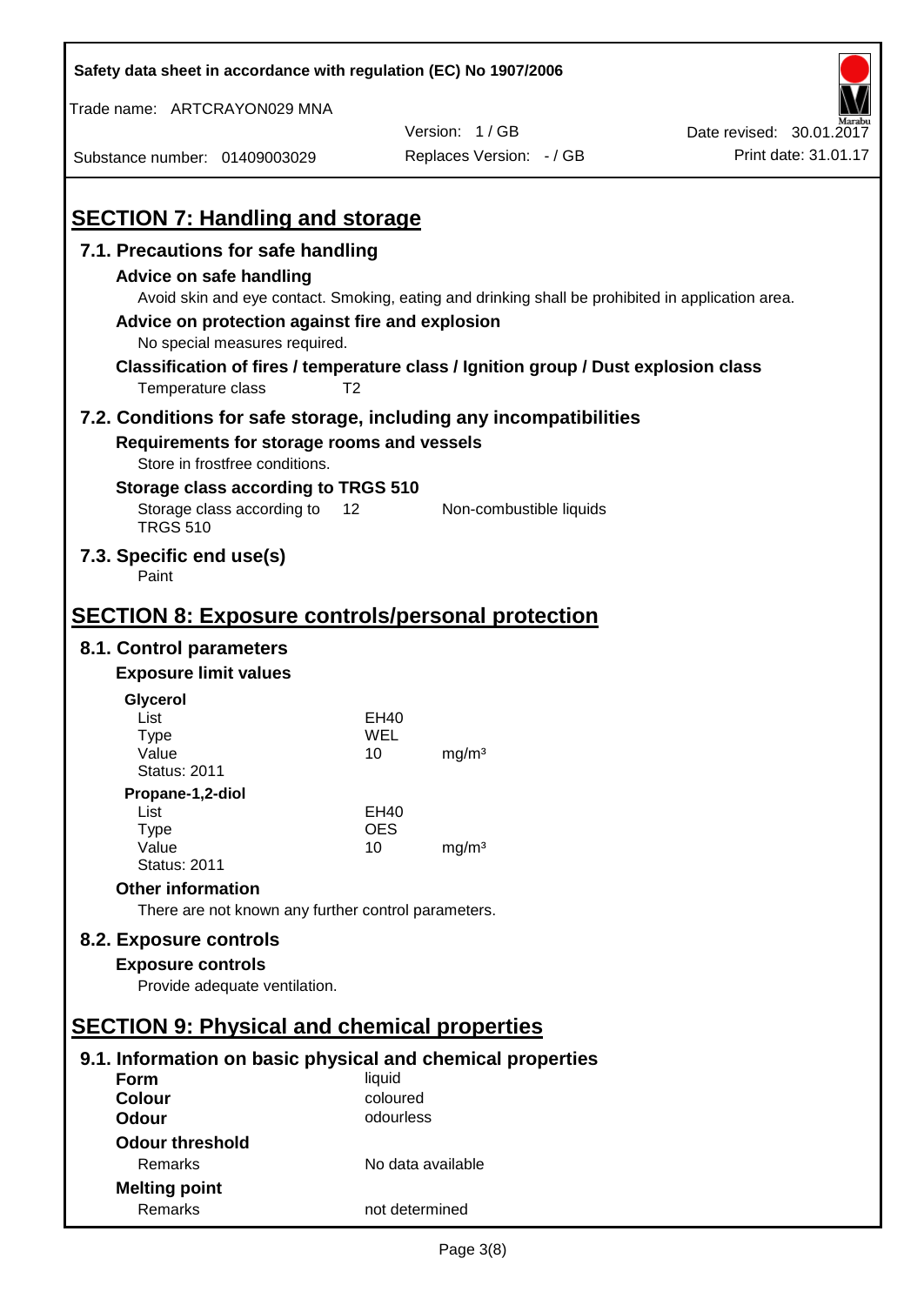| Safety data sheet in accordance with regulation (EC) No 1907/2006         |                                                            |                          |  |  |
|---------------------------------------------------------------------------|------------------------------------------------------------|--------------------------|--|--|
| Trade name: ARTCRAYON029 MNA                                              | Version: 1/GB                                              | Date revised: 30.01.2017 |  |  |
| Substance number: 01409003029                                             | Replaces Version: - / GB                                   | Print date: 31.01.17     |  |  |
| <b>Freezing point</b><br>Remarks                                          | not determined                                             |                          |  |  |
| Initial boiling point and boiling range<br>Value                          | 100                                                        | $\rm ^{\circ}C$          |  |  |
| Pressure<br>Source                                                        | appr.<br>1.013<br>hPa<br>Literature value                  |                          |  |  |
| <b>Flash point</b><br>Remarks                                             | Not applicable                                             |                          |  |  |
| Evaporation rate (ether $= 1$ ) :<br>Remarks                              | not determined                                             |                          |  |  |
| <b>Flammability (solid, gas)</b><br>Not applicable                        |                                                            |                          |  |  |
| Upper/lower flammability or explosive limits                              |                                                            |                          |  |  |
| Lower explosion limit<br>Upper explosion limit<br>Source                  | 2,6<br>appr.<br>12,5<br>appr.<br>Literature value          | $%$ (V)<br>$%$ (V)       |  |  |
| Vapour pressure<br>Value<br>Temperature<br>Method                         | 23<br>appr.<br>20<br>°C<br>Value taken from the literature | hPa                      |  |  |
| <b>Vapour density</b>                                                     |                                                            |                          |  |  |
| Remarks                                                                   | not determined                                             |                          |  |  |
| <b>Density</b><br>Remarks                                                 | not determined                                             |                          |  |  |
| Solubility in water<br>Remarks                                            | miscible                                                   |                          |  |  |
| Ignition temperature                                                      |                                                            |                          |  |  |
| Value<br>Source                                                           | 371<br>appr.<br>Literature value                           | °C                       |  |  |
| <b>Viscosity</b><br>Remarks<br>Remarks                                    | not determined                                             |                          |  |  |
| 9.2. Other information<br><b>Other information</b><br>None known          |                                                            |                          |  |  |
| <b>SECTION 10: Stability and reactivity</b>                               |                                                            |                          |  |  |
| 10.1. Reactivity<br>None                                                  |                                                            |                          |  |  |
| 10.2. Chemical stability<br>No hazardous reactions known.                 |                                                            |                          |  |  |
| 10.3. Possibility of hazardous reactions<br>No hazardous reactions known. |                                                            |                          |  |  |
| 10.4. Conditions to avoid<br>No hazardous reactions known.                |                                                            |                          |  |  |
| 10.5. Incompatible materials                                              |                                                            |                          |  |  |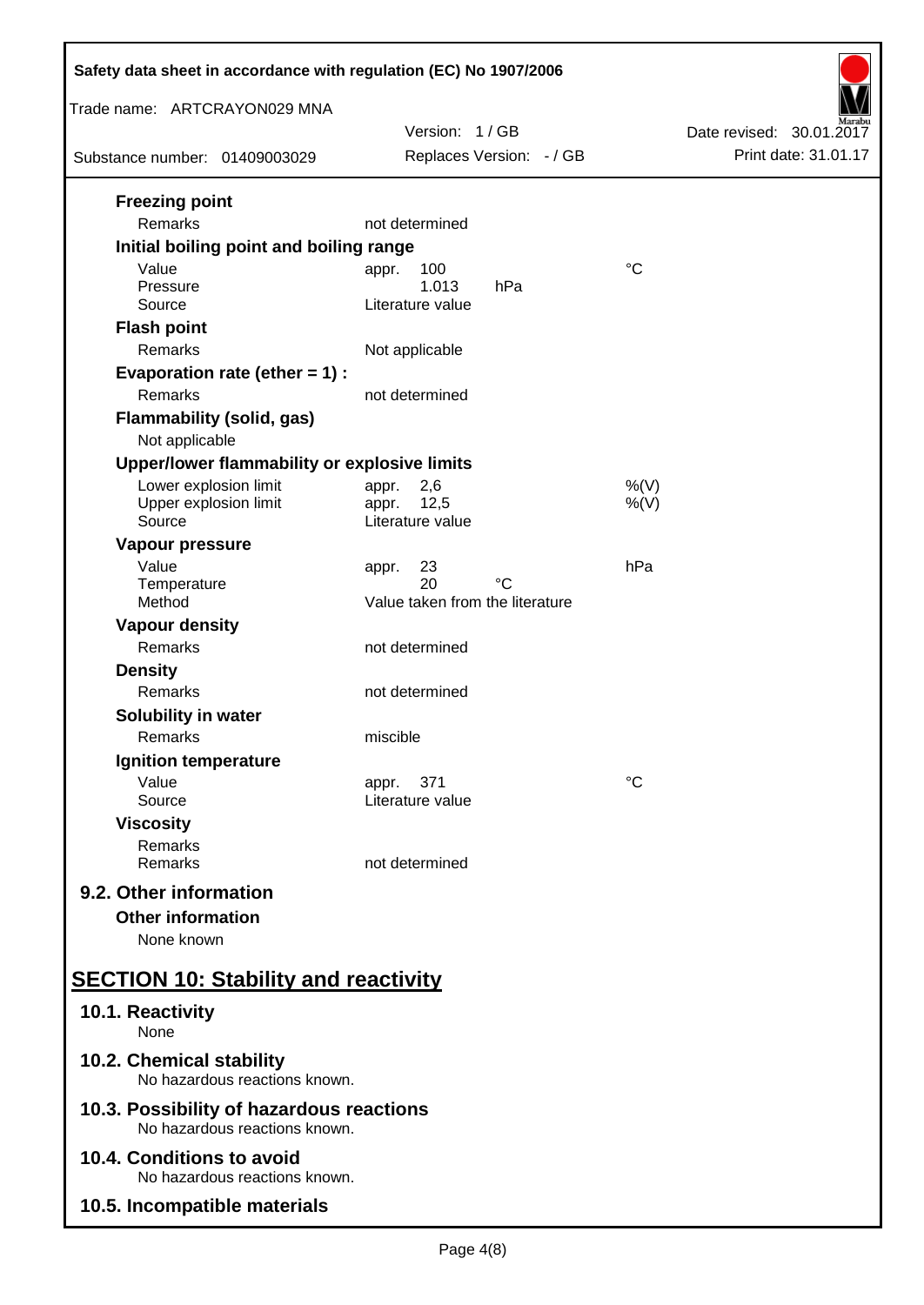| Safety data sheet in accordance with regulation (EC) No 1907/2006                              |                                                                                                    |                          |
|------------------------------------------------------------------------------------------------|----------------------------------------------------------------------------------------------------|--------------------------|
| Trade name: ARTCRAYON029 MNA                                                                   |                                                                                                    |                          |
|                                                                                                | Version: 1/GB                                                                                      | Date revised: 30.01.2017 |
| Substance number: 01409003029                                                                  | Replaces Version: - / GB                                                                           | Print date: 31.01.17     |
| None                                                                                           |                                                                                                    |                          |
| 10.6. Hazardous decomposition products<br>No hazardous decomposition products known.           |                                                                                                    |                          |
| <b>SECTION 11: Toxicological information</b>                                                   |                                                                                                    |                          |
| 11.1. Information on toxicological effects                                                     |                                                                                                    |                          |
| <b>Acute oral toxicity</b>                                                                     |                                                                                                    |                          |
| Remarks                                                                                        | Based on available data, the classification criteria are not met.                                  |                          |
| <b>Acute dermal toxicity</b>                                                                   |                                                                                                    |                          |
| Remarks                                                                                        | Based on available data, the classification criteria are not met.                                  |                          |
| <b>Acute inhalational toxicity</b>                                                             |                                                                                                    |                          |
| Remarks                                                                                        | Based on available data, the classification criteria are not met.                                  |                          |
| <b>Skin corrosion/irritation</b>                                                               |                                                                                                    |                          |
| <b>Remarks</b>                                                                                 | Based on available data, the classification criteria are not met.                                  |                          |
| Serious eye damage/irritation                                                                  |                                                                                                    |                          |
| Remarks                                                                                        | Based on available data, the classification criteria are not met.                                  |                          |
| <b>Sensitization</b><br>Remarks                                                                |                                                                                                    |                          |
|                                                                                                | Based on available data, the classification criteria are not met.                                  |                          |
| <b>Mutagenicity</b><br>Remarks                                                                 | Based on available data, the classification criteria are not met.                                  |                          |
| <b>Reproductive toxicity</b>                                                                   |                                                                                                    |                          |
| Remarks                                                                                        | Based on available data, the classification criteria are not met.                                  |                          |
| Carcinogenicity                                                                                |                                                                                                    |                          |
| Remarks                                                                                        | Based on available data, the classification criteria are not met.                                  |                          |
| <b>Specific Target Organ Toxicity (STOT)</b>                                                   |                                                                                                    |                          |
| <b>Single exposure</b>                                                                         |                                                                                                    |                          |
| Remarks                                                                                        | Based on available data, the classification criteria are not met.                                  |                          |
| <b>Repeated exposure</b>                                                                       |                                                                                                    |                          |
| Remarks                                                                                        | Based on available data, the classification criteria are not met.                                  |                          |
| <b>Aspiration hazard</b>                                                                       |                                                                                                    |                          |
|                                                                                                | Based on available data, the classification criteria are not met.                                  |                          |
| <b>Experience in practice</b>                                                                  |                                                                                                    |                          |
| risk to health can be expected.                                                                | Provided all the recommended protective and safety precautions are taken, experience shows that no |                          |
| <b>Other information</b>                                                                       |                                                                                                    |                          |
| There are no data available on the mixture itself.<br>Directive 1999/45/EC and not classified. | The mixture has been assessed following the conventional method of the Dangerous Preparations      |                          |
| <b>SECTION 12: Ecological information</b>                                                      |                                                                                                    |                          |
| 12.1. Toxicity                                                                                 |                                                                                                    |                          |
| <b>General information</b>                                                                     |                                                                                                    |                          |

There are no data available on the mixture itself.Do not allow to enter drains or water courses.The mixture has been assessed following the summation method of the CLP Regulation (EC) No 1272/2008 and is not classified as dangerous for the environment.

## **12.2. Persistence and degradability**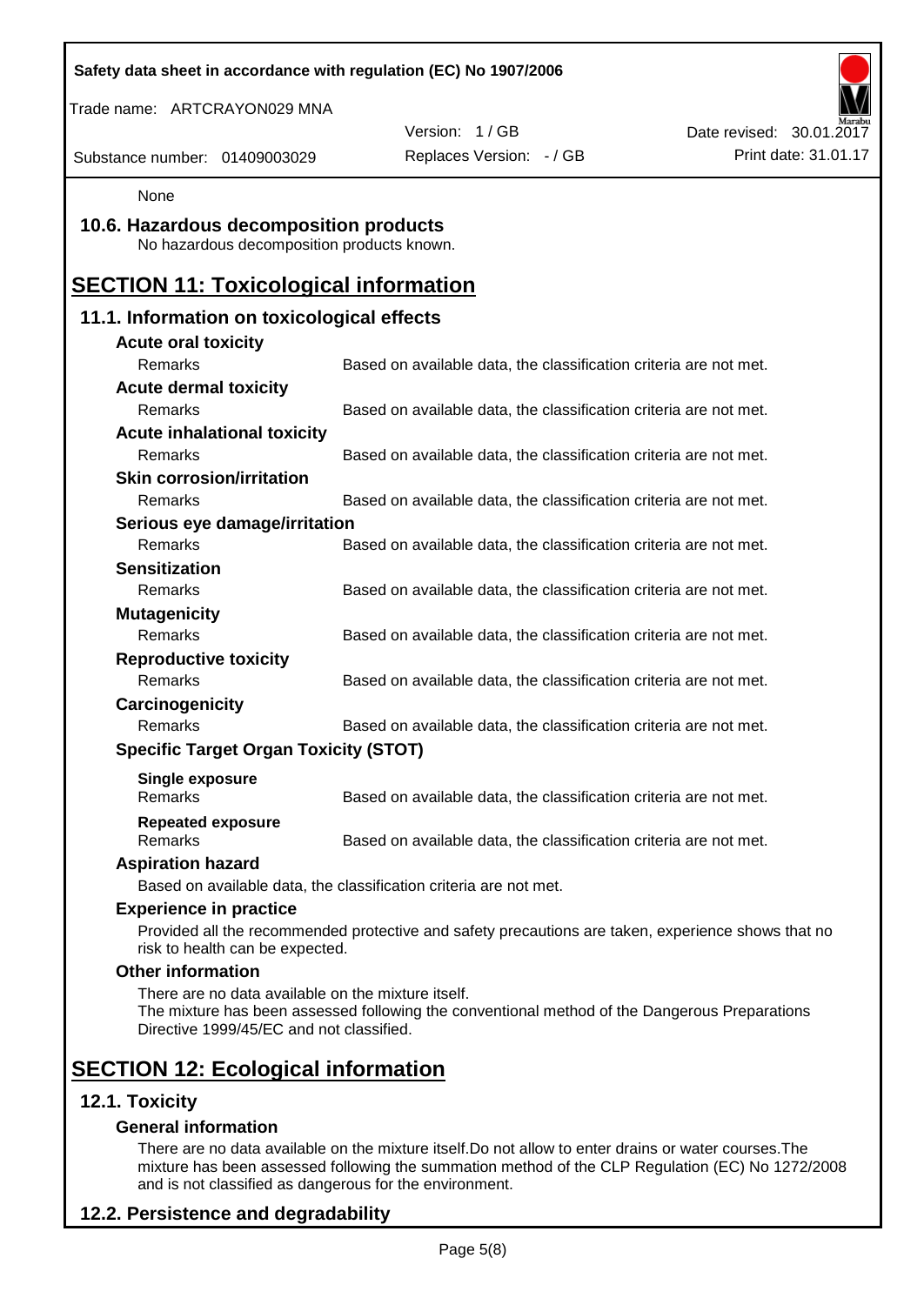| Safety data sheet in accordance with regulation (EC) No 1907/2006                |                                                                                                       |                          |
|----------------------------------------------------------------------------------|-------------------------------------------------------------------------------------------------------|--------------------------|
| Trade name: ARTCRAYON029 MNA                                                     |                                                                                                       |                          |
|                                                                                  | Version: 1/GB                                                                                         | Date revised: 30.01.2017 |
| Substance number: 01409003029                                                    | Replaces Version: - / GB                                                                              | Print date: 31.01.17     |
| <b>General information</b>                                                       |                                                                                                       |                          |
| There are no data available on the mixture itself.                               |                                                                                                       |                          |
| 12.3. Bioaccumulative potential                                                  |                                                                                                       |                          |
| <b>General information</b><br>There are no data available on the mixture itself. |                                                                                                       |                          |
| 12.4. Mobility in soil                                                           |                                                                                                       |                          |
| <b>General information</b>                                                       |                                                                                                       |                          |
| There are no data available on the mixture itself.                               |                                                                                                       |                          |
| 12.5. Results of PBT and vPvB assessment                                         |                                                                                                       |                          |
| <b>General information</b>                                                       |                                                                                                       |                          |
| There are no data available on the mixture itself.                               |                                                                                                       |                          |
| 12.6. Other adverse effects                                                      |                                                                                                       |                          |
| <b>General information</b>                                                       |                                                                                                       |                          |
| There are no data available on the mixture itself.                               |                                                                                                       |                          |
| <b>SECTION 13: Disposal considerations</b>                                       |                                                                                                       |                          |
| 13.1. Waste treatment methods                                                    |                                                                                                       |                          |
| Disposal recommendations for the product                                         | The product can be placed with other household refuse. Small residues in containers can be washed-out |                          |
| with water and put into the drainage system.                                     |                                                                                                       |                          |
| Disposal recommendations for packaging                                           |                                                                                                       |                          |
| Completely emptied packagings can be given for recycling.                        | Packaging that cannot be cleaned should be disposed off as product waste.                             |                          |
| <b>SECTION 14: Transport information</b>                                         |                                                                                                       |                          |
| <b>Land transport ADR/RID</b>                                                    |                                                                                                       |                          |
| Non-dangerous goods<br>14.1. UN number                                           |                                                                                                       |                          |
| $UN -$                                                                           |                                                                                                       |                          |
| 14.2. UN proper shipping name                                                    |                                                                                                       |                          |
| 14.3. Transport hazard class(es)                                                 |                                                                                                       |                          |
| Class<br>Label                                                                   |                                                                                                       |                          |
| 14.4. Packing group                                                              |                                                                                                       |                          |
| Packing group<br>Transport category                                              | 0                                                                                                     |                          |
| 14.5. Environmental hazards                                                      |                                                                                                       |                          |
| <b>Marine transport IMDG/GGVSee</b>                                              |                                                                                                       |                          |
|                                                                                  | The product does not constitute a hazardous substance in sea transport.                               |                          |
| 14.1. UN number<br>$UN -$                                                        |                                                                                                       |                          |
| 14.2. UN proper shipping name                                                    |                                                                                                       |                          |
| 14.3. Transport hazard class(es)                                                 |                                                                                                       |                          |
| Class                                                                            |                                                                                                       |                          |
| Subsidiary risk                                                                  |                                                                                                       |                          |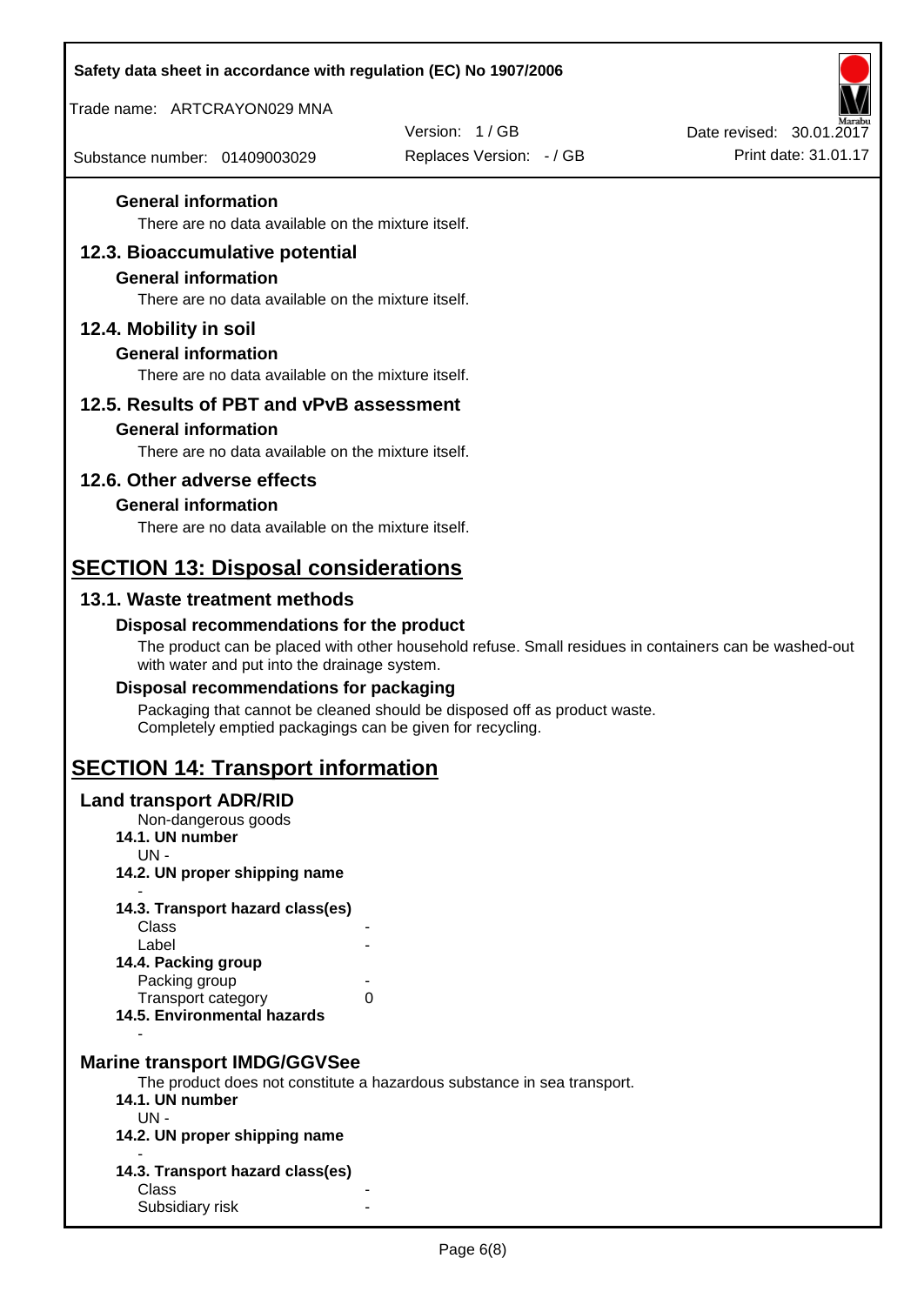| Safety data sheet in accordance with regulation (EC) No 1907/2006                                                                                                                                                                                                                                                                                                                              |                                                                                                                                                                                                                                                                                                              |                          |
|------------------------------------------------------------------------------------------------------------------------------------------------------------------------------------------------------------------------------------------------------------------------------------------------------------------------------------------------------------------------------------------------|--------------------------------------------------------------------------------------------------------------------------------------------------------------------------------------------------------------------------------------------------------------------------------------------------------------|--------------------------|
| Trade name: ARTCRAYON029 MNA                                                                                                                                                                                                                                                                                                                                                                   |                                                                                                                                                                                                                                                                                                              |                          |
|                                                                                                                                                                                                                                                                                                                                                                                                | Version: 1/GB                                                                                                                                                                                                                                                                                                | Date revised: 30.01.2017 |
| Substance number: 01409003029                                                                                                                                                                                                                                                                                                                                                                  | Replaces Version: - / GB                                                                                                                                                                                                                                                                                     | Print date: 31.01.17     |
| 14.4. Packing group<br>Packing group<br>14.5. Environmental hazards<br>no                                                                                                                                                                                                                                                                                                                      |                                                                                                                                                                                                                                                                                                              |                          |
| <b>Air transport ICAO/IATA</b><br>14.1. UN number<br>UN-                                                                                                                                                                                                                                                                                                                                       | The product does not constitute a hazardous substance in air transport.                                                                                                                                                                                                                                      |                          |
| 14.2. UN proper shipping name                                                                                                                                                                                                                                                                                                                                                                  |                                                                                                                                                                                                                                                                                                              |                          |
| 14.3. Transport hazard class(es)<br>Class                                                                                                                                                                                                                                                                                                                                                      |                                                                                                                                                                                                                                                                                                              |                          |
| Subsidiary risk<br>14.4. Packing group<br>Packing group                                                                                                                                                                                                                                                                                                                                        |                                                                                                                                                                                                                                                                                                              |                          |
| 14.5. Environmental hazards                                                                                                                                                                                                                                                                                                                                                                    |                                                                                                                                                                                                                                                                                                              |                          |
| 14.6. Special precautions for user<br>Transport within the user's premises:<br><b>Other information</b><br>no                                                                                                                                                                                                                                                                                  | Always transport in closed containers that are upright and secure.<br>Ensure that persons transporting the product know what to do in the event of an accident or spillage.<br>14.7. Transport in bulk according to Annex II of Marpol and the IBC Code                                                      |                          |
| <b>SECTION 15: Regulatory information</b>                                                                                                                                                                                                                                                                                                                                                      | 15.1. Safety, health and environmental regulations/legislation specific for the substance                                                                                                                                                                                                                    |                          |
| or mixture<br><b>VOC</b>                                                                                                                                                                                                                                                                                                                                                                       |                                                                                                                                                                                                                                                                                                              |                          |
| VOC (EU)                                                                                                                                                                                                                                                                                                                                                                                       | 13,5<br>$\%$                                                                                                                                                                                                                                                                                                 |                          |
| <b>Other information</b>                                                                                                                                                                                                                                                                                                                                                                       |                                                                                                                                                                                                                                                                                                              |                          |
|                                                                                                                                                                                                                                                                                                                                                                                                | The product does not contain substances of very high concern (SVHC).                                                                                                                                                                                                                                         |                          |
| <b>Other information</b>                                                                                                                                                                                                                                                                                                                                                                       |                                                                                                                                                                                                                                                                                                              |                          |
| All components are contained in the AICS inventory.<br>All components are contained in the PICCS inventory.<br>All components are contained in the DSL inventory.<br>All components are contained in the IECSC inventory.<br>All components are contained in the NZIOC inventory.<br>All components are contained in the ENCS inventory.<br>All components are contained in the ECL inventory. | All components are contained in the TSCA inventory or exempted.                                                                                                                                                                                                                                              |                          |
| 15.2. Chemical safety assessment                                                                                                                                                                                                                                                                                                                                                               | For this preparation a chemical safety assessment has not been carried out.                                                                                                                                                                                                                                  |                          |
| <b>SECTION 16: Other information</b><br><b>Supplemental information</b>                                                                                                                                                                                                                                                                                                                        | Relevant changes compared with the previous version of the safety data sheet are marked with: ***<br>This information is based on our present state of knowledge. However, it should not constitute a<br>guarantee for any specific product properties and shall not establish a legally valid relationship. |                          |

The information in this Safety Data Sheet is based on the present state of knowledge and current